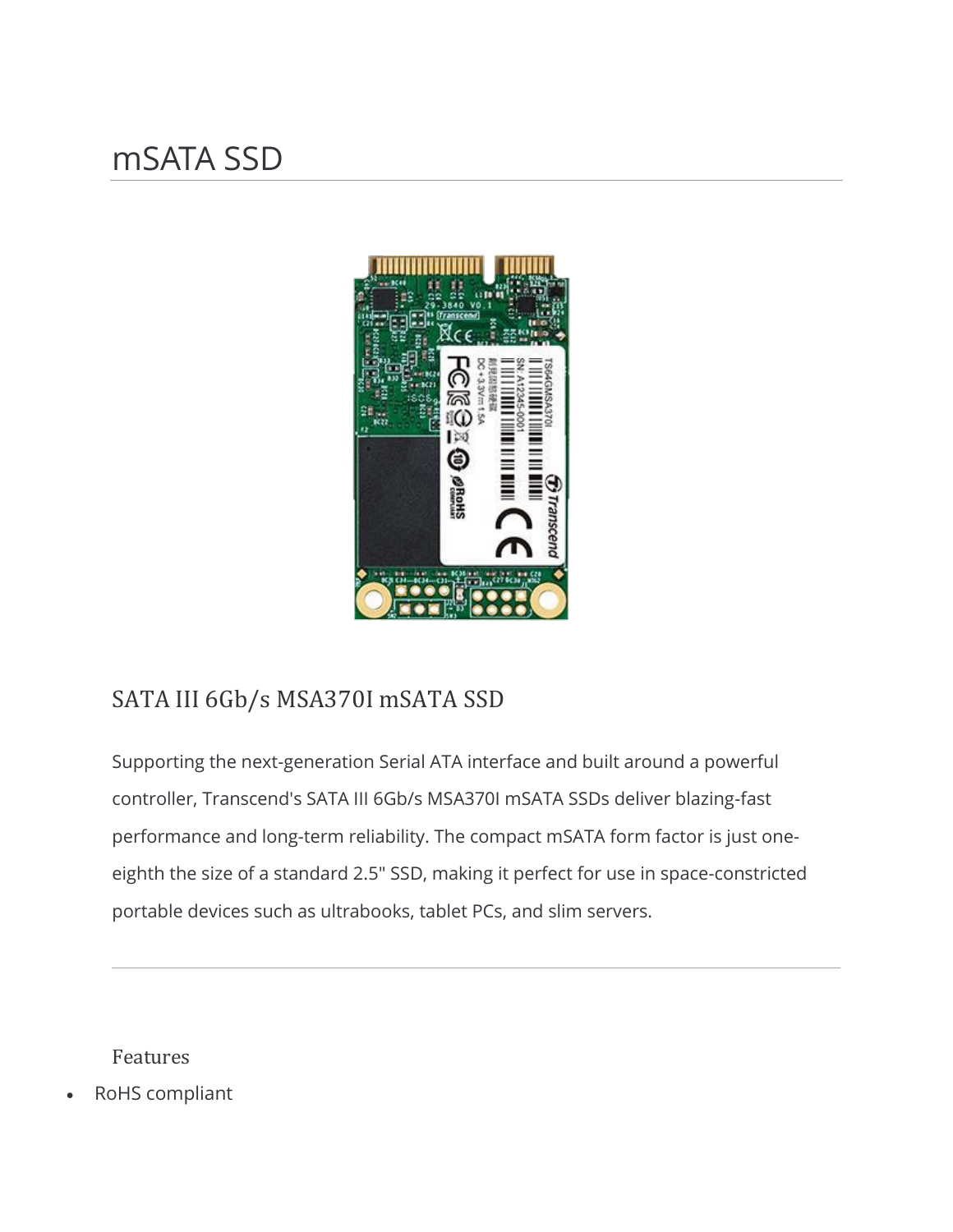- Advanced Global Wear-leveling and Block management for reliability
- Built-in ECC (Error Correction Code) functionality
- DDR3 DRAM cache
- Supports Advanced Garbage Collection, Enhanced S.M.A.R.T. function, Security Command, and Device Sleep Mode (DevSleep)
- Supports Trim and NCQ command
- Compliant with JEDEC MO-300
- MLC NAND Flash

Specifications



Interface (connector) SATA III 6Gb/s (mSATA 52-pin)